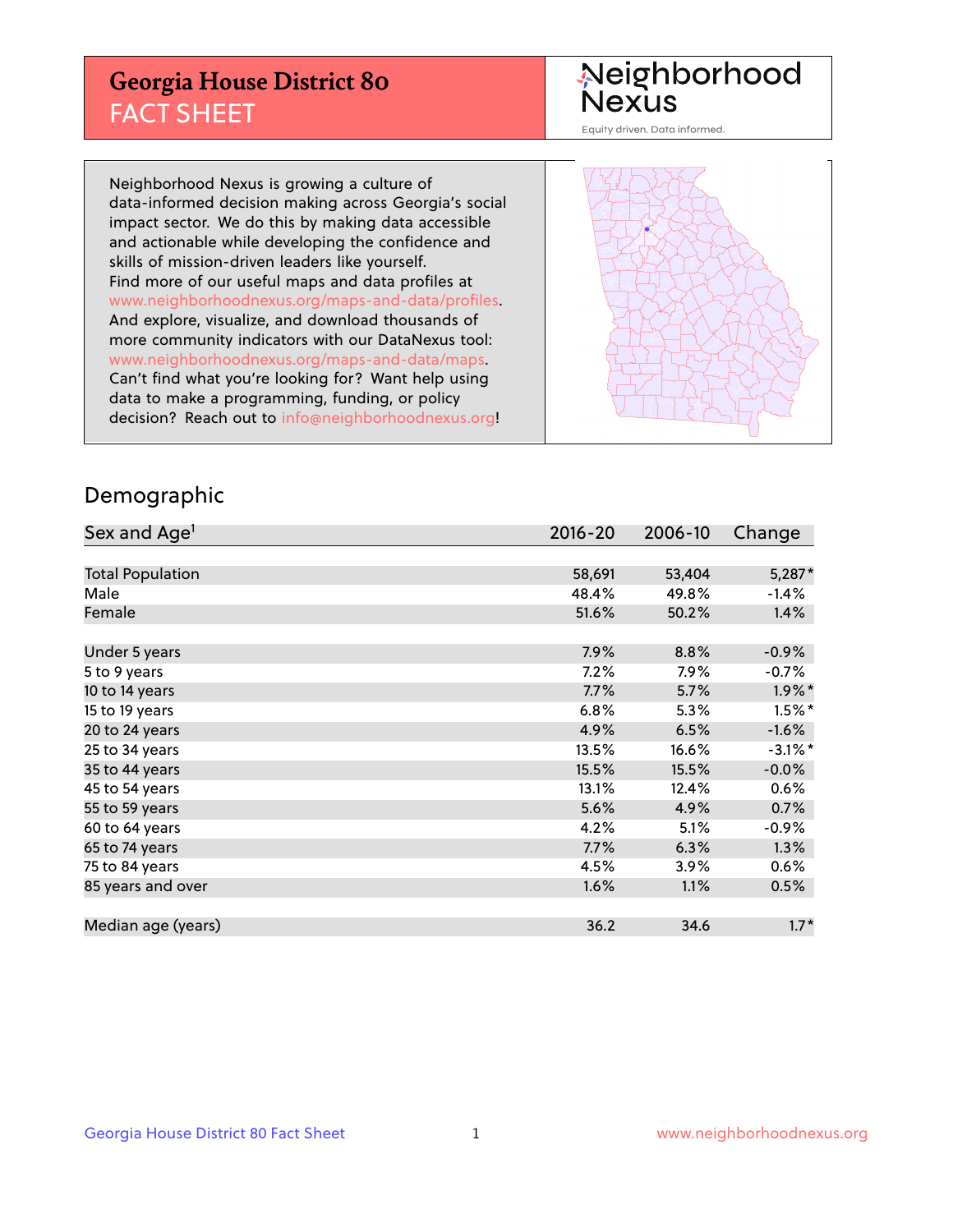## Demographic, continued...

| Race <sup>2</sup>                                            | $2016 - 20$ | 2006-10 | Change      |
|--------------------------------------------------------------|-------------|---------|-------------|
| <b>Total population</b>                                      | 58,691      | 53,404  | 5,287*      |
| One race                                                     | 94.3%       | 98.5%   | $-4.3\%$ *  |
| White                                                        | 61.7%       | 66.1%   | $-4.4\%$ *  |
| <b>Black or African American</b>                             | 12.0%       | 11.8%   | 0.2%        |
| American Indian and Alaska Native                            | 1.7%        | 0.3%    | $1.4\%$ *   |
| Asian                                                        | 14.6%       | 11.3%   | $3.3\%$ *   |
| Native Hawaiian and Other Pacific Islander                   | 0.0%        | 0.3%    | $-0.3%$     |
| Some other race                                              | 4.2%        | 8.7%    | $-4.5%$ *   |
| Two or more races                                            | 5.7%        | 1.5%    | 4.3%*       |
| Race alone or in combination with other race(s) <sup>3</sup> | $2016 - 20$ | 2006-10 | Change      |
| Total population                                             | 58,691      | 53,404  | $5,287*$    |
| White                                                        | 65.1%       | 67.4%   | $-2.3%$     |
| <b>Black or African American</b>                             | 12.8%       | 12.5%   | 0.3%        |
| American Indian and Alaska Native                            | 4.3%        | 0.8%    | $3.5%$ *    |
| Asian                                                        | 16.6%       | 12.1%   | 4.6%*       |
| Native Hawaiian and Other Pacific Islander                   | 0.1%        | 0.3%    | $-0.1%$     |
| Some other race                                              | 7.4%        | 8.8%    | $-1.4%$     |
|                                                              |             |         |             |
| Hispanic or Latino and Race <sup>4</sup>                     | $2016 - 20$ | 2006-10 | Change      |
| Total population                                             | 58,691      | 53,404  | 5,287*      |
| Hispanic or Latino (of any race)                             | 21.9%       | 20.6%   | 1.3%        |
| Not Hispanic or Latino                                       | 78.1%       | 79.4%   | $-1.3\%$ *  |
| White alone                                                  | 49.1%       | 54.6%   | $-5.5%$ *   |
| Black or African American alone                              | 11.5%       | 11.3%   | 0.2%        |
| American Indian and Alaska Native alone                      | 0.4%        | 0.1%    | 0.3%        |
| Asian alone                                                  | 14.6%       | 11.3%   | $3.3\%$ *   |
| Native Hawaiian and Other Pacific Islander alone             | 0.0%        | 0.3%    | $-0.3%$     |
| Some other race alone                                        | 0.3%        | 0.4%    | $-0.1%$     |
| Two or more races                                            | 2.2%        | 1.5%    | 0.8%        |
| U.S. Citizenship Status <sup>5</sup>                         | $2016 - 20$ | 2006-10 | Change      |
|                                                              |             |         |             |
| Foreign-born population                                      | 14,241      | 15,040  | $-799$      |
| Naturalized U.S. citizen                                     | 35.3%       | 23.6%   | $11.7\%$ *  |
| Not a U.S. citizen                                           | 64.7%       | 76.4%   | $-11.7\%$ * |
| Citizen, Voting Age Population <sup>6</sup>                  | $2016 - 20$ | 2006-10 | Change      |
| Citizen, 18 and over population                              | 34,634      | 29,714  | 4,919*      |
| Male                                                         | 45.6%       | 47.2%   | $-1.6%$     |
| Female                                                       | 54.4%       | 52.8%   | 1.6%        |
|                                                              |             |         |             |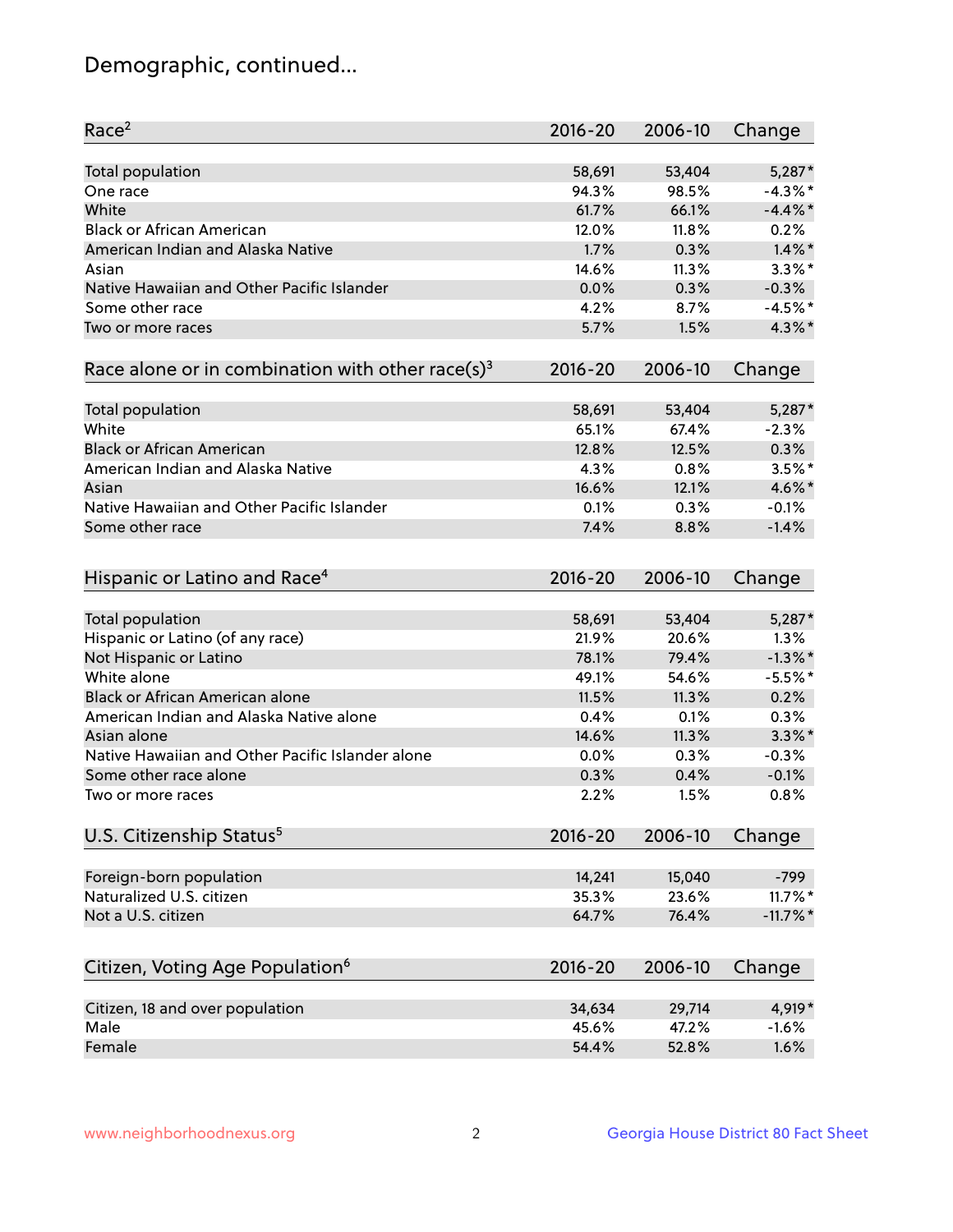#### Economic

| Income <sup>7</sup>                                 | $2016 - 20$ | 2006-10 | Change     |
|-----------------------------------------------------|-------------|---------|------------|
|                                                     |             |         |            |
| All households                                      | 22,060      | 20,339  | $1,721*$   |
| Less than \$10,000                                  | 4.6%        | 4.8%    | $-0.2%$    |
| \$10,000 to \$14,999                                | 1.4%        | 3.3%    | $-1.8%$    |
| \$15,000 to \$24,999                                | 7.8%        | 9.4%    | $-1.6%$    |
| \$25,000 to \$34,999                                | 7.3%        | 9.6%    | $-2.3%$    |
| \$35,000 to \$49,999                                | 9.6%        | 13.3%   | $-3.6\%$ * |
| \$50,000 to \$74,999                                | 16.0%       | 16.8%   | $-0.9%$    |
| \$75,000 to \$99,999                                | 12.6%       | 11.9%   | 0.7%       |
| \$100,000 to \$149,999                              | 14.9%       | 12.5%   | $2.4\%$ *  |
| \$150,000 to \$199,999                              | 9.4%        | 8.3%    | 1.0%       |
| \$200,000 or more                                   | 16.4%       | 10.1%   | $6.2\%$ *  |
| Median household income (dollars)                   | 81,295      | 64,846  | 16,449*    |
| Mean household income (dollars)                     | 117,453     | 93,312  | 24,141*    |
| With earnings                                       | 82.2%       | 84.9%   | $-2.6\%$ * |
| Mean earnings (dollars)                             | 120,293     | 92,350  | 27,943*    |
| <b>With Social Security</b>                         | 23.5%       | 20.4%   | $3.0\%$ *  |
| Mean Social Security income (dollars)               | 22,140      | 18,464  | $3,676*$   |
| With retirement income                              | 16.2%       | 13.8%   | $2.4\%$ *  |
| Mean retirement income (dollars)                    | 33,064      | 29,930  | 3,134      |
| With Supplemental Security Income                   | $1.8\%$     | $1.2\%$ | 0.5%       |
| Mean Supplemental Security Income (dollars)         | 6,085       | 7,364   | $-1,279$   |
| With cash public assistance income                  | 0.9%        | 1.1%    | $-0.2%$    |
| Mean cash public assistance income (dollars)        | 912         | 2,823   | $-1,911$   |
| With Food Stamp/SNAP benefits in the past 12 months | 5.0%        | 3.0%    | 2.0%       |
|                                                     |             |         |            |
| Families                                            | 13,749      | 13,223  | 526        |
| Less than \$10,000                                  | 2.4%        | 4.0%    | $-1.6%$    |
| \$10,000 to \$14,999                                | 0.7%        | 3.0%    | $-2.3%$    |
| \$15,000 to \$24,999                                | 5.9%        | 7.5%    | $-1.6%$    |
| \$25,000 to \$34,999                                | 5.8%        | 7.4%    | $-1.6%$    |
| \$35,000 to \$49,999                                | 7.2%        | 10.4%   | $-3.2%$    |
| \$50,000 to \$74,999                                | 13.5%       | 15.6%   | $-2.1%$    |
| \$75,000 to \$99,999                                | 10.9%       | 11.4%   | $-0.5%$    |
| \$100,000 to \$149,999                              | 17.8%       | 15.4%   | 2.4%       |
| \$150,000 to \$199,999                              | 12.7%       | 11.2%   | 1.6%       |
| \$200,000 or more                                   | 23.0%       | 14.1%   | 8.9%*      |
| Median family income (dollars)                      | 109,883     | 79,539  | 30,344*    |
| Mean family income (dollars)                        | 145,640     | 110,843 | 34,797*    |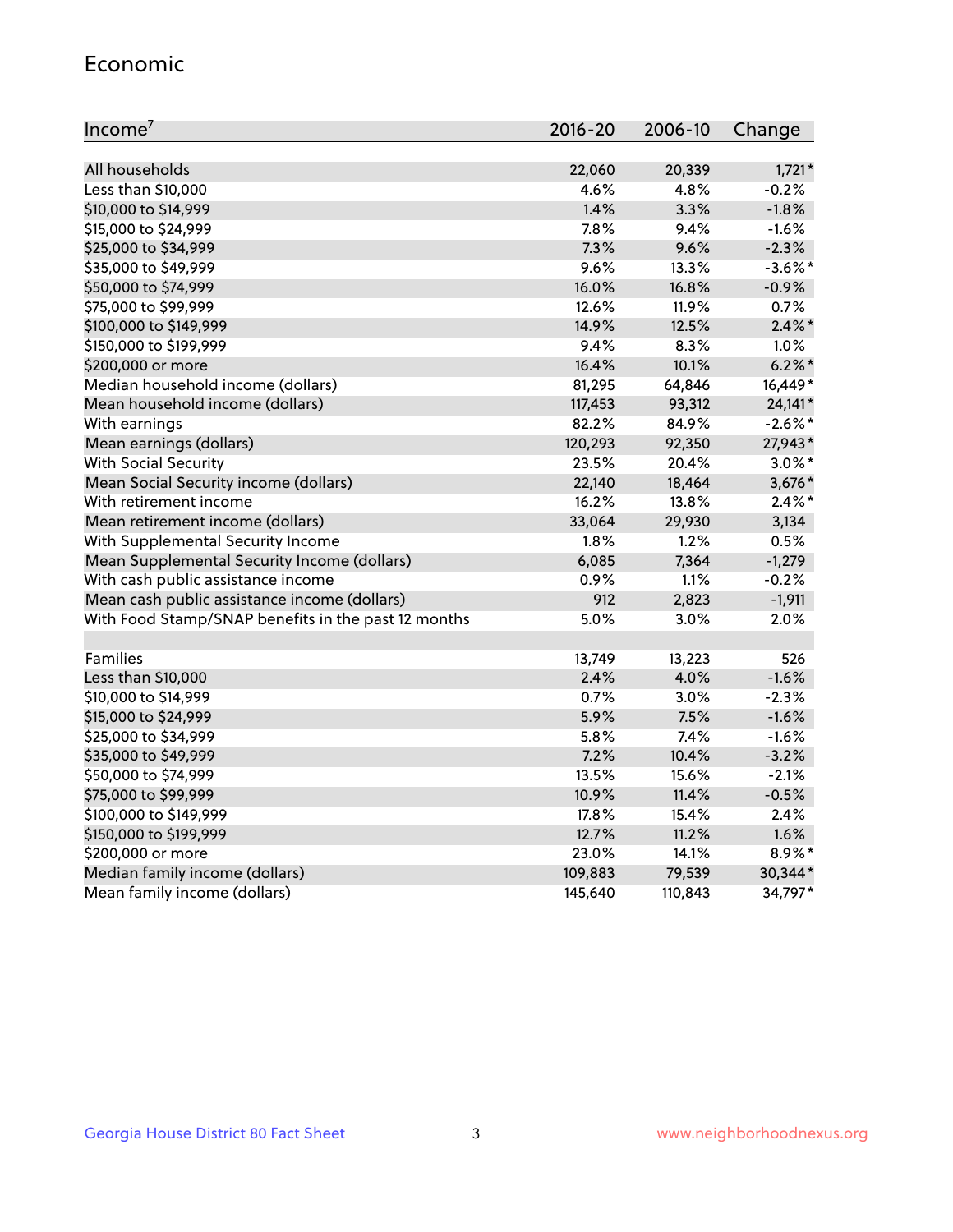## Economic, continued...

| Income, continued <sup>8</sup>                                        | $2016 - 20$ | 2006-10 | Change   |
|-----------------------------------------------------------------------|-------------|---------|----------|
|                                                                       |             |         |          |
| Nonfamily households                                                  | 8,310       | 7,115   | $1,195*$ |
| Median nonfamily income (dollars)                                     | 53,467      | 43,254  | 10,214*  |
| Mean nonfamily income (dollars)                                       | 67,599      | 59,565  | 8,035*   |
| Median earnings for workers (dollars)                                 | 44,087      | 34,530  | $9,557*$ |
| Median earnings for male full-time, year-round workers<br>(dollars)   | 63,600      | 55,399  | 8,200*   |
| Median earnings for female full-time, year-round workers<br>(dollars) | 60,609      | 44,095  | 16,514*  |
| Per capita income (dollars)                                           | 45,016      | 36,513  | 8,503*   |
|                                                                       |             |         |          |
| Families and People Below Poverty Level <sup>9</sup>                  | $2016 - 20$ | 2006-10 | Change   |
| <b>All families</b>                                                   | 7.9%        | 11.2%   | $-3.3%$  |
| With related children under 18 years                                  | 13.6%       | 17.7%   | $-4.1%$  |
| With related children under 5 years only                              | 13.1%       | 18.6%   | $-5.5%$  |
| Married couple families                                               | 5.3%        | 6.3%    | $-0.9%$  |
| With related children under 18 years                                  | 10.1%       | 10.6%   | $-0.4%$  |
| With related children under 5 years only                              | 9.3%        | 9.2%    | 0.1%     |
| Families with female householder, no husband present                  | 19.2%       | 32.0%   | $-12.8%$ |
| With related children under 18 years                                  | 23.9%       | 36.3%   | $-12.4%$ |
| With related children under 5 years only                              | 29.0%       | 40.8%   | $-11.8%$ |
|                                                                       |             |         |          |
| All people                                                            | 12.6%       | 14.9%   | $-2.3%$  |
| Under 18 years                                                        | 20.1%       | 23.4%   | $-3.3%$  |
| Related children under 18 years                                       | 20.0%       | 22.9%   | $-2.9%$  |
| Related children under 5 years                                        | 20.7%       | 30.6%   | $-10.0%$ |
| Related children 5 to 17 years                                        | 19.7%       | 18.9%   | 0.8%     |
| 18 years and over                                                     | 9.8%        | 12.0%   | $-2.2%$  |
| 18 to 64 years                                                        | 11.4%       | 13.2%   | $-1.8%$  |
| 65 years and over                                                     | 3.3%        | 5.6%    | $-2.4%$  |
| People in families                                                    | 11.6%       | 14.2%   | $-2.6%$  |
| Unrelated individuals 15 years and over                               | 16.5%       | 18.2%   | $-1.7%$  |
|                                                                       |             |         |          |
| Non-Hispanic white people                                             | 2.9%        | 4.8%    | $-1.8%$  |
| Black or African-American people                                      | 20.5%       | 6.0%    | 14.5%*   |
| Asian people                                                          | 15.7%       | 25.8%   | $-10.0%$ |
| Hispanic or Latino people                                             | 29.1%       | 39.0%   | $-9.9%$  |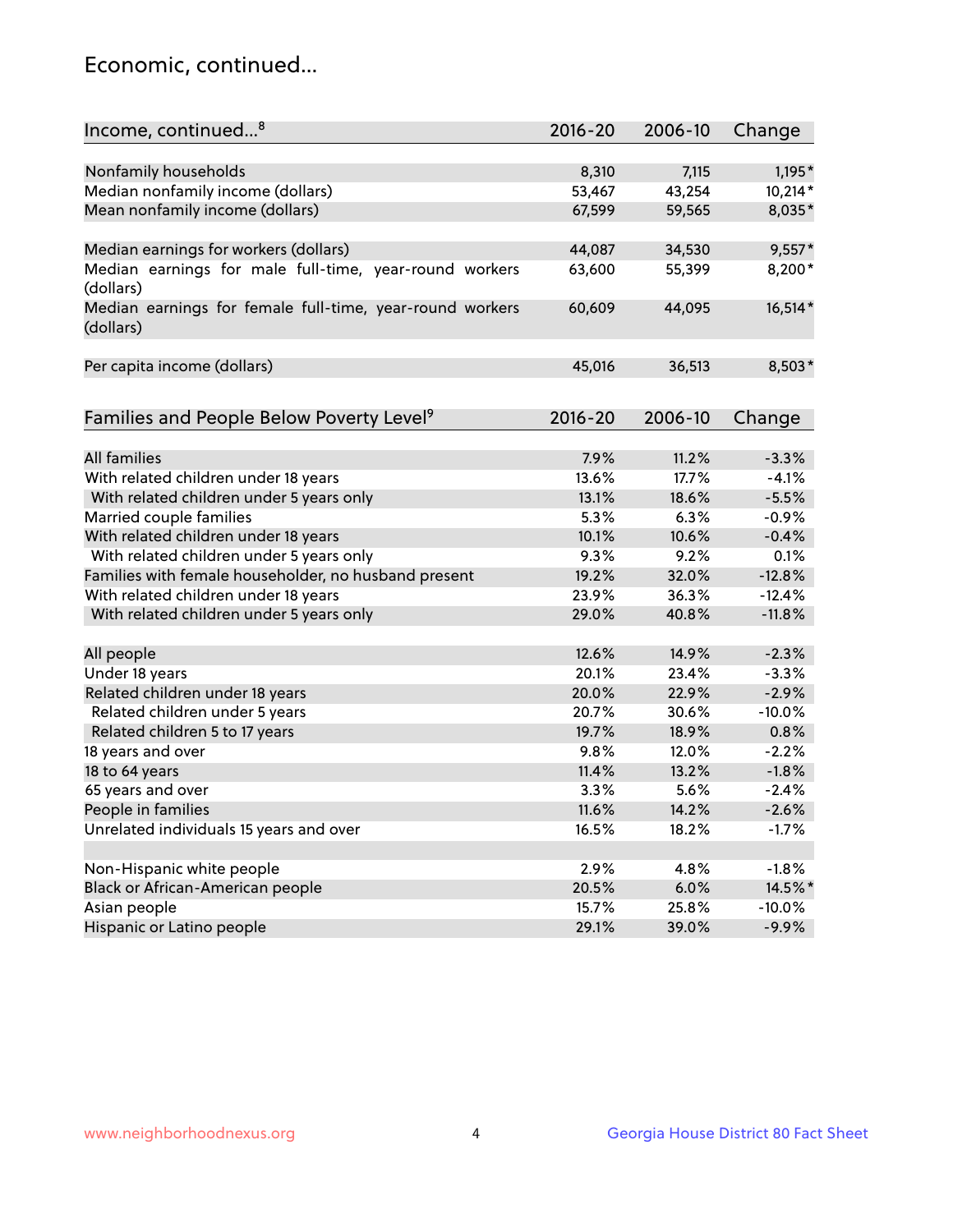## Employment

| Employment Status <sup>10</sup>                                                               | $2016 - 20$  | 2006-10      | Change            |
|-----------------------------------------------------------------------------------------------|--------------|--------------|-------------------|
|                                                                                               |              |              |                   |
| Population 16 years and over                                                                  | 44,523       | 40,876       | $3,647*$          |
| In labor force                                                                                | 68.6%        | 70.6%        | $-2.0%$           |
| Civilian labor force                                                                          | 68.6%        | 70.6%        | $-2.1%$           |
| Employed                                                                                      | 66.5%        | 66.0%        | 0.5%              |
| Unemployed                                                                                    | 2.1%         | 4.6%         | $-2.6%$           |
| <b>Armed Forces</b>                                                                           | 0.1%         | 0.0%         | 0.1%              |
| Not in labor force                                                                            | 31.4%        | 29.4%        | 2.0%              |
|                                                                                               |              |              |                   |
| Civilian labor force                                                                          | 30,527       | 28,865       | 1,661             |
| <b>Unemployment Rate</b>                                                                      | 3.0%         | 6.5%         | $-3.5%$           |
| Females 16 years and over                                                                     | 23,743       | 20,655       | $3,088*$          |
| In labor force                                                                                | 59.3%        | 62.0%        | $-2.7%$           |
| Civilian labor force                                                                          | 59.3%        | 62.0%        | $-2.7%$           |
| Employed                                                                                      | 57.3%        | 56.9%        | 0.4%              |
|                                                                                               |              |              |                   |
| Own children of the householder under 6 years                                                 | 5,062        | 5,374        | $-313$            |
| All parents in family in labor force                                                          | 55.9%        | 57.4%        | $-1.5%$           |
|                                                                                               |              |              |                   |
| Own children of the householder 6 to 17 years                                                 | 10,016       | 7,793        | $2,222*$          |
| All parents in family in labor force                                                          | 67.4%        | 65.1%        | 2.2%              |
|                                                                                               |              |              |                   |
| Industry <sup>11</sup>                                                                        | $2016 - 20$  | 2006-10      | Change            |
|                                                                                               |              |              |                   |
| Civilian employed population 16 years and over                                                | 29,606       | 26,978       | $2,629*$          |
| Agriculture, forestry, fishing and hunting, and mining                                        | 0.1%         | 0.2%         | $-0.1%$           |
| Construction                                                                                  | 8.0%         | 10.8%        | $-2.8%$           |
| Manufacturing<br>Wholesale trade                                                              | 4.9%         | 5.7%         | $-0.7%$           |
| Retail trade                                                                                  | 3.9%         | 3.7%         | 0.1%              |
|                                                                                               | 9.9%<br>5.5% | 9.5%<br>3.6% | 0.4%<br>$1.9\%$ * |
| Transportation and warehousing, and utilities<br>Information                                  |              |              | $-2.6\%$ *        |
|                                                                                               | 3.2%<br>9.2% | 5.7%<br>8.5% | 0.7%              |
| Finance and insurance, and real estate and rental and leasing                                 |              |              | $3.2\%$ *         |
| Professional, scientific, and management, and administrative<br>and waste management services | 23.4%        | 20.2%        |                   |
| Educational services, and health care and social assistance                                   | 16.4%        | 15.6%        | 0.8%              |
| Arts, entertainment, and recreation, and accommodation and                                    | 8.7%         | 9.3%         | $-0.6%$           |
| food services                                                                                 |              |              |                   |
| Other services, except public administration                                                  | 4.5%         | 4.3%         | 0.2%              |
| Public administration                                                                         | 2.5%         | 3.0%         | $-0.5%$           |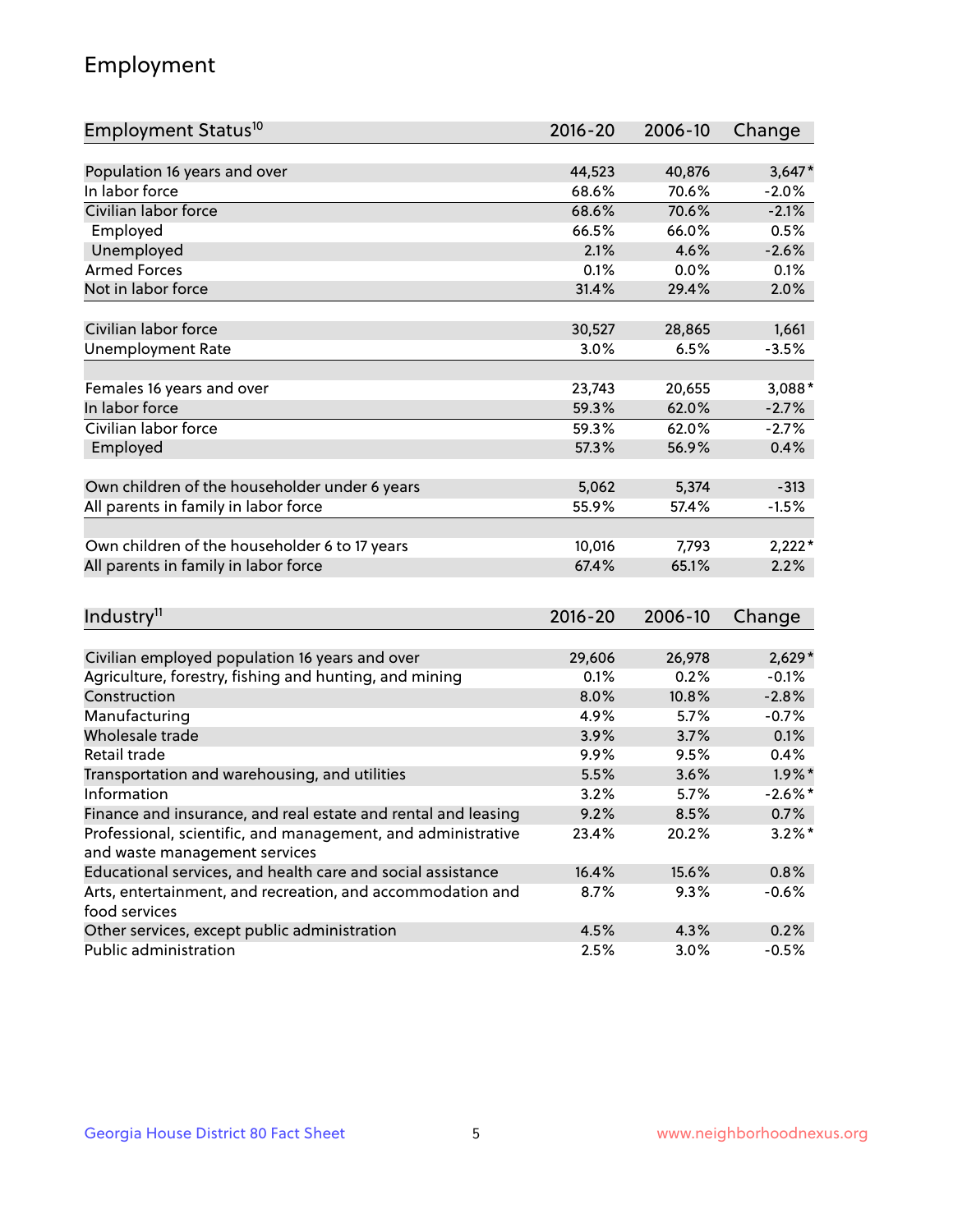## Employment, continued...

| Occupation <sup>12</sup>                                     | $2016 - 20$ | 2006-10 | Change     |
|--------------------------------------------------------------|-------------|---------|------------|
| Civilian employed population 16 years and over               | 29,606      | 26,978  | $2,629*$   |
| Management, business, science, and arts occupations          | 51.8%       | 46.5%   | $5.3\%$ *  |
| Service occupations                                          | 13.7%       | 12.8%   | 0.9%       |
| Sales and office occupations                                 | 19.2%       | 23.7%   | $-4.6\%$ * |
| Natural<br>and<br>resources,<br>construction,<br>maintenance | 7.6%        | 10.4%   | $-2.9%$    |
| occupations                                                  |             |         |            |
| Production, transportation, and material moving occupations  | 7.8%        | 6.6%    | 1.3%       |
| Class of Worker <sup>13</sup>                                | $2016 - 20$ | 2006-10 | Change     |
|                                                              |             |         |            |
| Civilian employed population 16 years and over               | 29,606      | 26,978  | $2,629*$   |
| Private wage and salary workers                              | 87.8%       | 85.0%   | 2.9%       |
| Government workers                                           | 6.6%        | 7.7%    | $-1.2%$    |
| Self-employed in own not incorporated business workers       | 5.4%        | 6.9%    | $-1.5%$    |
| Unpaid family workers                                        | 0.1%        | 0.4%    | $-0.3%$    |
| Job Flows <sup>14</sup>                                      | 2019        | 2010    | Change     |
|                                                              |             |         |            |
| Total Jobs in district                                       | 24,887      | 22,338  | 2,549      |
| Held by residents of district                                | 6.5%        | 5.9%    | 0.6%       |
| Held by non-residents of district                            | 93.5%       | 94.1%   | $-0.6%$    |
| Jobs by Industry Sector <sup>15</sup>                        | 2019        | 2010    | Change     |
|                                                              |             |         |            |
| Total Jobs in district                                       | 24,887      | 22,338  | 2,549      |
| Goods Producing sectors                                      | 8.4%        | 9.0%    | $-0.6%$    |
| Trade, Transportation, and Utilities sectors                 | 23.9%       | 28.5%   | $-4.6%$    |
| All Other Services sectors                                   | 67.7%       | 62.4%   | 5.2%       |
|                                                              |             |         |            |
| Total Jobs in district held by district residents            | 1,609       | 1,316   | 293        |
| <b>Goods Producing sectors</b>                               | 8.4%        | 4.6%    | 3.8%       |
| Trade, Transportation, and Utilities sectors                 | 18.8%       | 22.3%   | $-3.5%$    |
| All Other Services sectors                                   | 72.8%       | 73.1%   | $-0.3%$    |
| Jobs by Earnings <sup>16</sup>                               | 2019        | 2010    |            |
|                                                              |             |         | Change     |
| Total Jobs in district                                       | 24,887      | 22,338  | 2,549      |
| Jobs with earnings \$1250/month or less                      | 24.0%       | 25.0%   | $-1.0%$    |
| Jobs with earnings \$1251/month to \$3333/month              | 33.9%       | 41.1%   | $-7.2%$    |
| Jobs with earnings greater than \$3333/month                 | 42.1%       | 33.9%   | 8.2%       |
|                                                              |             |         |            |
| Total Jobs in district held by district residents            | 1,609       | 1,316   | 293        |
| Jobs with earnings \$1250/month or less                      | 31.9%       | 31.3%   | 0.6%       |
| Jobs with earnings \$1251/month to \$3333/month              | 32.9%       | 39.7%   | $-6.7%$    |
| Jobs with earnings greater than \$3333/month                 | 35.2%       | 29.0%   | 6.1%       |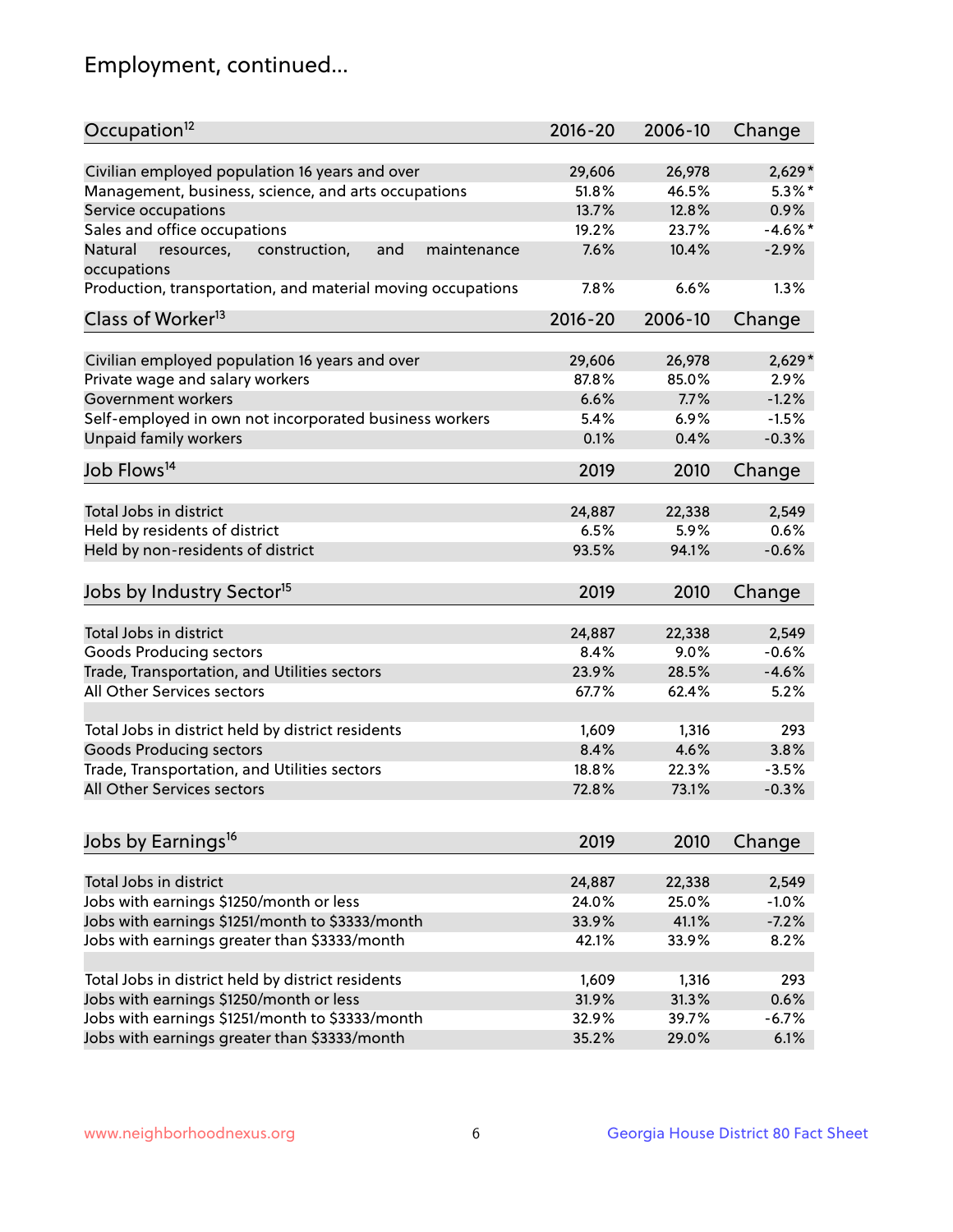## Employment, continued...

| 2019   | 2010  | Change          |
|--------|-------|-----------------|
|        |       |                 |
| 24,887 |       | 2,549           |
| 20.8%  | 19.6% | 1.2%            |
| 56.6%  | 61.7% | $-5.1%$         |
| 22.6%  | 18.7% | 3.9%            |
|        |       |                 |
| 1,609  | 1.316 | 293             |
| 20.6%  |       | 0.3%            |
| 50.5%  | 51.6% | $-1.1%$         |
| 29.0%  | 28.1% | 0.8%            |
|        |       | 22,338<br>20.3% |

#### Education

| School Enrollment <sup>18</sup>                | $2016 - 20$ | 2006-10 | Change    |
|------------------------------------------------|-------------|---------|-----------|
|                                                |             |         |           |
| Population 3 years and over enrolled in school | 15,371      | 12,955  | $2,416*$  |
| Nursery school, preschool                      | 9.3%        | 9.7%    | $-0.4%$   |
| Kindergarten                                   | 4.4%        | 6.1%    | $-1.7%$   |
| Elementary school (grades 1-8)                 | 48.0%       | 45.5%   | 2.5%      |
| High school (grades 9-12)                      | 21.0%       | 16.2%   | $4.7\%$ * |
| College or graduate school                     | 17.4%       | 22.5%   | $-5.2%$ * |
| Educational Attainment <sup>19</sup>           | $2016 - 20$ | 2006-10 | Change    |
|                                                |             |         |           |
| Population 25 years and over                   | 38,506      | 35,175  | $3,331*$  |
| Less than 9th grade                            | 6.5%        | 8.4%    | $-1.9\%$  |
| 9th to 12th grade, no diploma                  | 3.7%        | 4.3%    | $-0.6%$   |
| High school graduate (includes equivalency)    | 15.6%       | 14.5%   | $1.1\%$   |
| Some college, no degree                        | 10.6%       | 14.8%   | $-4.2%$   |
| Associate's degree                             | 5.8%        | 4.5%    | $1.3\%$ * |
| Bachelor's degree                              | 33.5%       | 33.4%   | $0.1\%$   |
| Graduate or professional degree                | 24.2%       | 19.9%   | $4.3\%$ * |
|                                                |             |         |           |
| Percent high school graduate or higher         | 89.8%       | 87.2%   | 2.5%      |
| Percent bachelor's degree or higher            | 57.7%       | 53.4%   | $4.4\%$ * |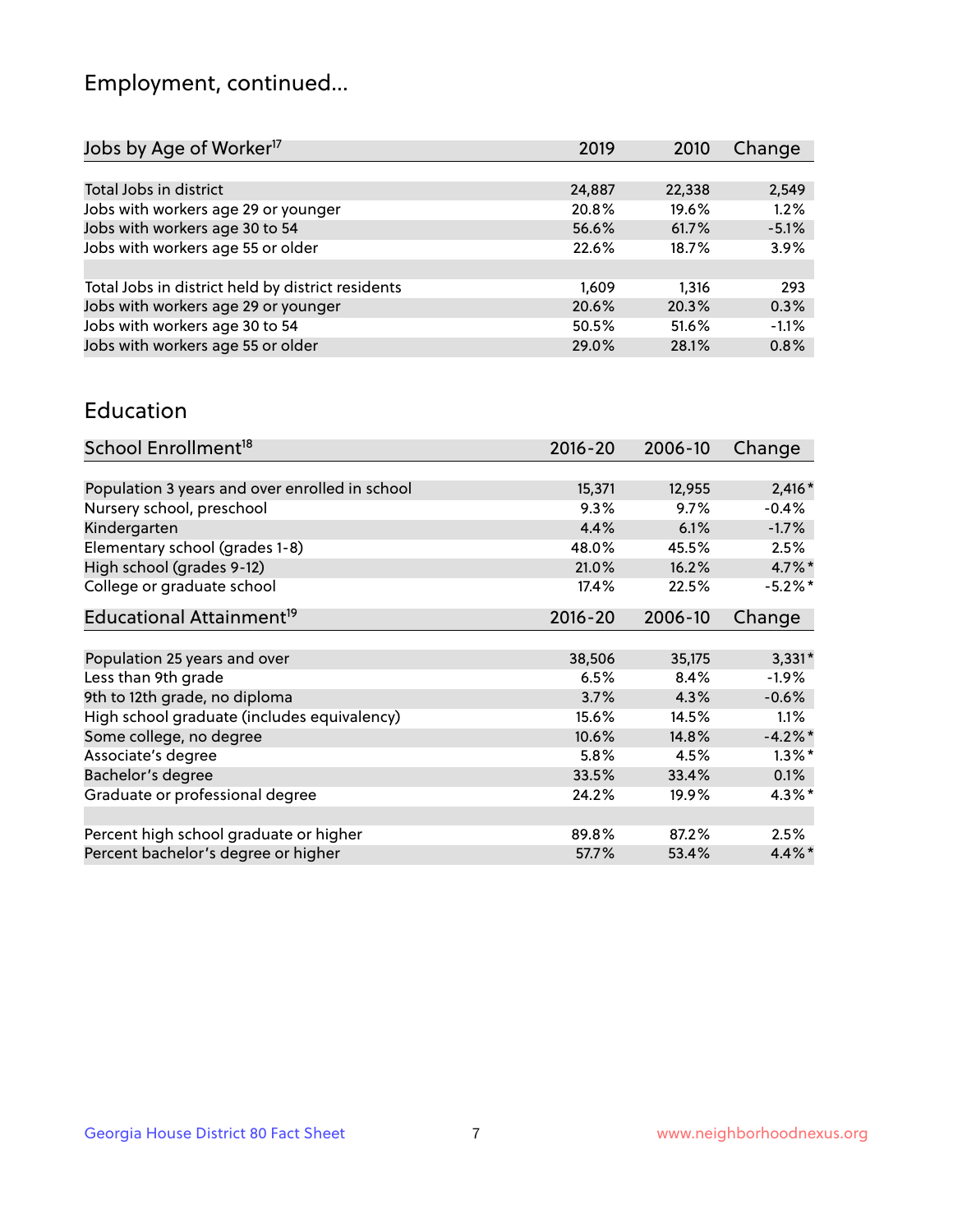## Housing

| Households by Type <sup>20</sup>                     | 2016-20     | 2006-10 | Change     |
|------------------------------------------------------|-------------|---------|------------|
|                                                      |             |         |            |
| <b>Total households</b>                              | 22,060      | 20,339  | $1,721*$   |
| Family households (families)                         | 62.3%       | 65.0%   | $-2.7%$    |
| With own children under 18 years                     | 30.6%       | 32.7%   | $-2.1%$    |
| Married-couple family                                | 49.5%       | 50.3%   | $-0.8%$    |
| With own children of the householder under 18 years  | 23.9%       | 24.3%   | $-0.4%$    |
| Male householder, no wife present, family            | 3.7%        | 5.7%    | $-1.9%$    |
| With own children of the householder under 18 years  | 1.9%        | 2.3%    | $-0.4%$    |
| Female householder, no husband present, family       | 9.1%        | 9.0%    | 0.1%       |
| With own children of the householder under 18 years  | 4.9%        | 6.2%    | $-1.3%$    |
| Nonfamily households                                 | 37.7%       | 35.0%   | 2.7%       |
| Householder living alone                             | 31.4%       | 29.3%   | 2.1%       |
| 65 years and over                                    | 9.2%        | 6.7%    | $2.5%$ *   |
|                                                      |             |         |            |
| Households with one or more people under 18 years    | 32.8%       | 34.5%   | $-1.8%$    |
| Households with one or more people 65 years and over | 25.5%       | 20.6%   | 4.9%*      |
|                                                      |             |         |            |
| Average household size                               | 2.66        | 2.62    | 0.03       |
| Average family size                                  | 3.39        | 3.28    | 0.11       |
|                                                      |             |         |            |
| Housing Occupancy <sup>21</sup>                      | $2016 - 20$ | 2006-10 | Change     |
|                                                      |             |         |            |
| Total housing units                                  | 23,435      | 23,024  | 411        |
| Occupied housing units                               | 94.1%       | 88.3%   | $5.8\%$ *  |
| Vacant housing units                                 | 5.9%        | 11.7%   | $-5.8\%$ * |
|                                                      |             |         |            |
| Homeowner vacancy rate                               | 0.8         | 2.6     | $-1.8$     |
| Rental vacancy rate                                  | 4.8         | 14.6    | $-9.8*$    |
|                                                      |             |         |            |
| Units in Structure <sup>22</sup>                     | $2016 - 20$ |         |            |
|                                                      |             | 2006-10 | Change     |
| Total housing units                                  | 23,435      | 23,024  | 411        |
| 1-unit, detached                                     | 53.6%       | 52.8%   | 0.7%       |
| 1-unit, attached                                     | 6.6%        | 5.6%    | 1.0%       |
| 2 units                                              | 0.5%        | 0.9%    | $-0.4%$    |
| 3 or 4 units                                         | 2.9%        | 3.8%    | $-0.8%$    |
| 5 to 9 units                                         | 7.4%        | 13.3%   | $-5.9\%$ * |
| 10 to 19 units                                       | 9.1%        | 12.8%   | $-3.6\%$ * |
| 20 or more units                                     | 19.4%       | 10.3%   | $9.2\%$ *  |
| Mobile home                                          | 0.4%        | 0.5%    | $-0.1%$    |
| Boat, RV, van, etc.                                  |             |         |            |
|                                                      | 0.0%        | 0.1%    | $-0.1%$    |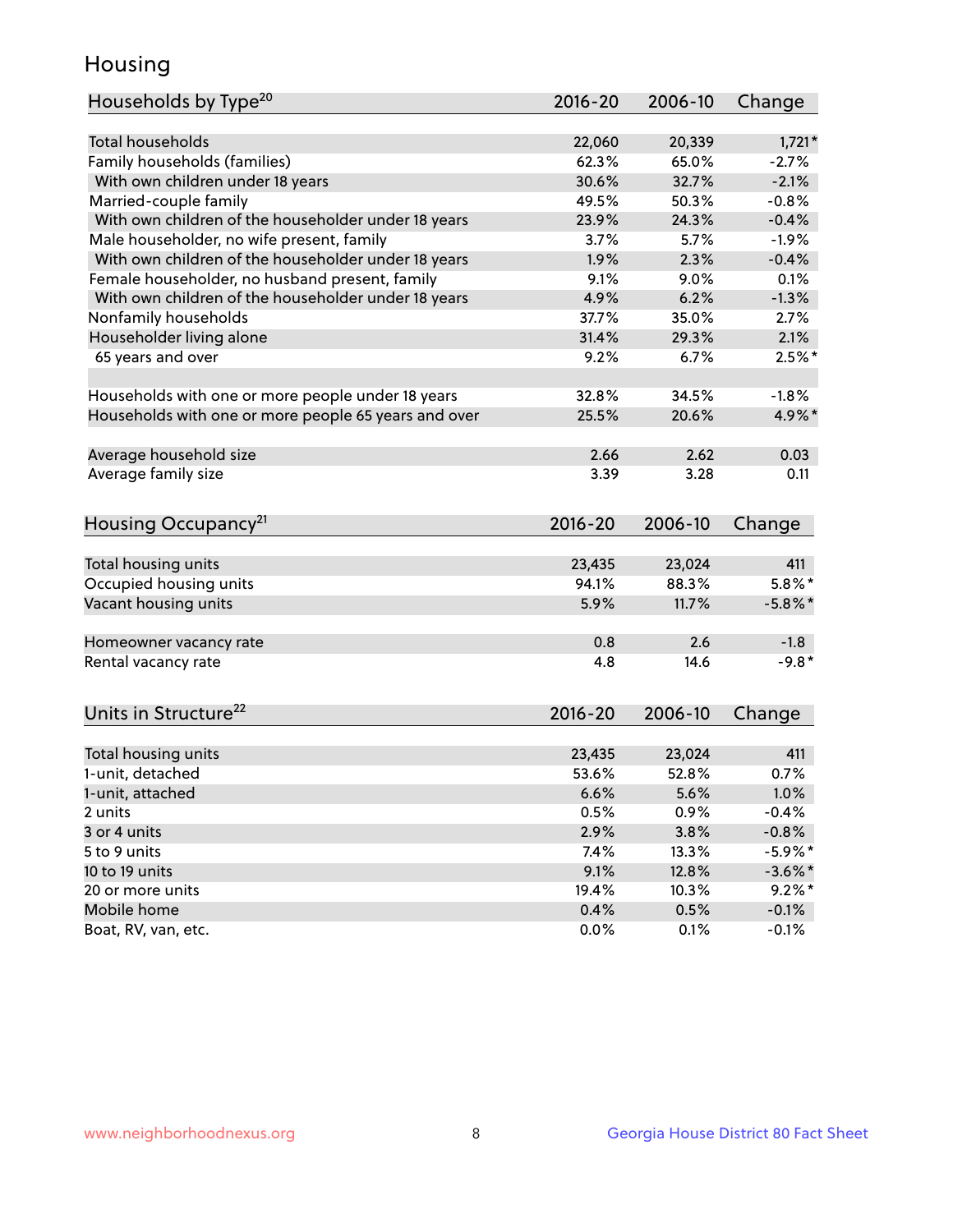## Housing, Continued...

| Year Structure Built <sup>23</sup>             | 2016-20     | 2006-10 | Change    |
|------------------------------------------------|-------------|---------|-----------|
| Total housing units                            | 23,435      | 23,024  | 411       |
| Built 2014 or later                            | 1.4%        | (X)     | (X)       |
| Built 2010 to 2013                             | 1.1%        | (X)     | (X)       |
| Built 2000 to 2009                             | 10.5%       | 9.7%    | 0.8%      |
| Built 1990 to 1999                             | 13.6%       | 13.6%   | $-0.0%$   |
| Built 1980 to 1989                             | 14.5%       | 21.0%   | $-6.5%$   |
| Built 1970 to 1979                             | 33.9%       | 29.8%   | $4.1\%$ * |
| Built 1960 to 1969                             | 18.5%       | 18.2%   | 0.3%      |
| Built 1950 to 1959                             | 5.3%        | 6.3%    | $-1.1%$   |
| Built 1940 to 1949                             | 0.8%        | 0.5%    | 0.2%      |
| Built 1939 or earlier                          | 0.5%        | 0.7%    | $-0.2%$   |
|                                                |             |         |           |
| Housing Tenure <sup>24</sup>                   | $2016 - 20$ | 2006-10 | Change    |
| Occupied housing units                         | 22,060      | 20,339  | $1,721*$  |
| Owner-occupied                                 | 59.4%       | 60.5%   | $-1.2%$   |
| Renter-occupied                                | 40.6%       | 39.5%   | 1.2%      |
|                                                |             |         |           |
| Average household size of owner-occupied unit  | 2.63        | 2.63    | 0.01      |
| Average household size of renter-occupied unit | 2.70        | 2.62    | 0.08      |
| Residence 1 Year Ago <sup>25</sup>             | $2016 - 20$ | 2006-10 | Change    |
| Population 1 year and over                     | 58,129      | 52,546  | 5,583*    |
| Same house                                     | 86.8%       | 84.6%   | $2.1\%$ * |
| Different house in the U.S.                    | 12.2%       | 13.7%   | $-1.6%$   |
| Same county                                    | 4.9%        | 6.4%    | $-1.5%$   |
| Different county                               | 7.3%        | 7.3%    | $-0.0%$   |
| Same state                                     | 4.1%        | 5.2%    | $-1.1%$   |
| Different state                                | 3.2%        | 2.1%    | $1.1\%$ * |
| Abroad                                         | 1.1%        | 1.6%    | $-0.6%$   |
| Value of Housing Unit <sup>26</sup>            | $2016 - 20$ | 2006-10 | Change    |
|                                                |             |         |           |
| Owner-occupied units                           | 13,094      | 12,313  | 781*      |
| Less than \$50,000                             | 0.5%        | 0.7%    | $-0.2%$   |
| \$50,000 to \$99,999                           | 1.5%        | 1.0%    | 0.5%      |
| \$100,000 to \$149,999                         | 4.9%        | 7.8%    | $-3.0%$   |
| \$150,000 to \$199,999                         | 9.3%        | 10.5%   | $-1.2%$   |
| \$200,000 to \$299,999                         | 15.7%       | 18.5%   | $-2.8%$   |
| \$300,000 to \$499,999                         | 41.9%       | 44.2%   | $-2.3%$   |
| \$500,000 to \$999,999                         | 25.3%       | 16.7%   | $8.6\%$ * |
| \$1,000,000 or more                            | 1.1%        | 0.6%    | 0.5%      |
| Median (dollars)                               | 393,411     | 344,650 | 48,762*   |
| Mortgage Status <sup>27</sup>                  | $2016 - 20$ | 2006-10 | Change    |
| Owner-occupied units                           | 13,094      | 12,313  | 781*      |
| Housing units with a mortgage                  | 65.9%       | 73.6%   | $-7.7%$ * |
| Housing units without a mortgage               | 34.1%       | 26.4%   | $7.7\%$ * |
|                                                |             |         |           |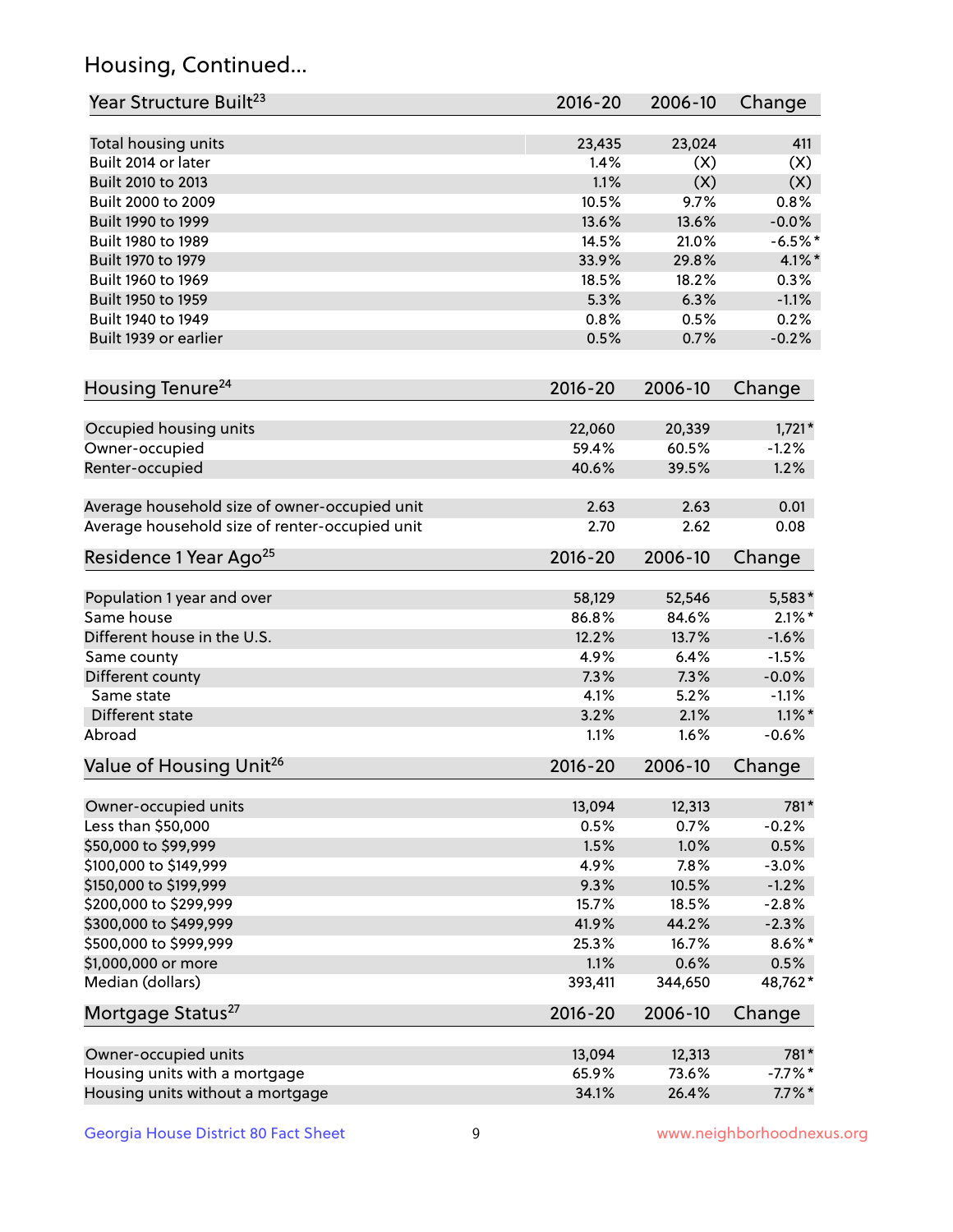## Housing, Continued...

| Selected Monthly Owner Costs <sup>28</sup>                                            | 2016-20     | 2006-10       | Change      |
|---------------------------------------------------------------------------------------|-------------|---------------|-------------|
| Housing units with a mortgage                                                         | 8,630       | 9,067         | $-437$      |
| Less than \$300                                                                       | 0.0%        | 0.0%          | 0.0%        |
| \$300 to \$499                                                                        | 0.2%        | 1.2%          | $-0.9%$     |
| \$500 to \$999                                                                        | 5.4%        | 6.0%          | $-0.6%$     |
| \$1,000 to \$1,499                                                                    | 20.2%       | 17.1%         | 3.1%        |
| \$1,500 to \$1,999                                                                    | 18.3%       | 22.0%         | $-3.7%$     |
| \$2,000 to \$2,999                                                                    | 39.0%       | 34.3%         | 4.7%        |
| \$3,000 or more                                                                       | 16.9%       | 19.4%         | $-2.5%$     |
| Median (dollars)                                                                      | 2,136       | 2,088         | 48          |
| Housing units without a mortgage                                                      | 4,464       |               | $1,218*$    |
| Less than \$150                                                                       | 0.2%        | 3,246<br>0.7% | $-0.5%$     |
| \$150 to \$249                                                                        | 1.4%        | 4.9%          | $-3.5%$     |
| \$250 to \$349                                                                        | 6.9%        | 7.4%          | $-0.5%$     |
| \$350 to \$499                                                                        | 17.9%       | 20.8%         | $-3.0%$     |
| \$500 to \$699                                                                        | 26.3%       | 28.1%         | $-1.8%$     |
| \$700 or more                                                                         | 47.3%       | 38.1%         | 9.2%        |
| Median (dollars)                                                                      | 677         | 604           | $74*$       |
|                                                                                       |             |               |             |
| Selected Monthly Owner Costs as a Percentage of<br>Household Income <sup>29</sup>     | $2016 - 20$ | 2006-10       | Change      |
| Housing units with a mortgage (excluding units where<br>SMOCAPI cannot be computed)   | 8,590       | 8,973         | $-383$      |
| Less than 20.0 percent                                                                | 53.0%       | 41.9%         | $11.1\%$ *  |
| 20.0 to 24.9 percent                                                                  | 18.2%       | 13.2%         | $5.0\%$ *   |
| 25.0 to 29.9 percent                                                                  | 8.2%        | 12.7%         | $-4.5%$ *   |
| 30.0 to 34.9 percent                                                                  | 5.0%        | 6.4%          | $-1.4%$     |
| 35.0 percent or more                                                                  | 15.5%       | 25.7%         | $-10.2\%$ * |
| Not computed                                                                          | 40          | 94            | $-54$       |
| Housing unit without a mortgage (excluding units where<br>SMOCAPI cannot be computed) | 4,372       | 3,217         | 1,155       |
| Less than 10.0 percent                                                                | 49.0%       | 40.4%         | 8.6%        |
| 10.0 to 14.9 percent                                                                  | 21.8%       | 25.6%         | $-3.9%$     |
| 15.0 to 19.9 percent                                                                  | 10.8%       | 12.0%         | $-1.2%$     |
| 20.0 to 24.9 percent                                                                  | 5.4%        | 5.6%          | $-0.1%$     |
| 25.0 to 29.9 percent                                                                  | 3.7%        | 3.0%          | 0.7%        |
| 30.0 to 34.9 percent                                                                  | 2.8%        | 2.2%          | 0.6%        |
| 35.0 percent or more                                                                  | 6.4%        | 11.1%         | $-4.7%$     |
| Not computed                                                                          | 91          | 29            | 63          |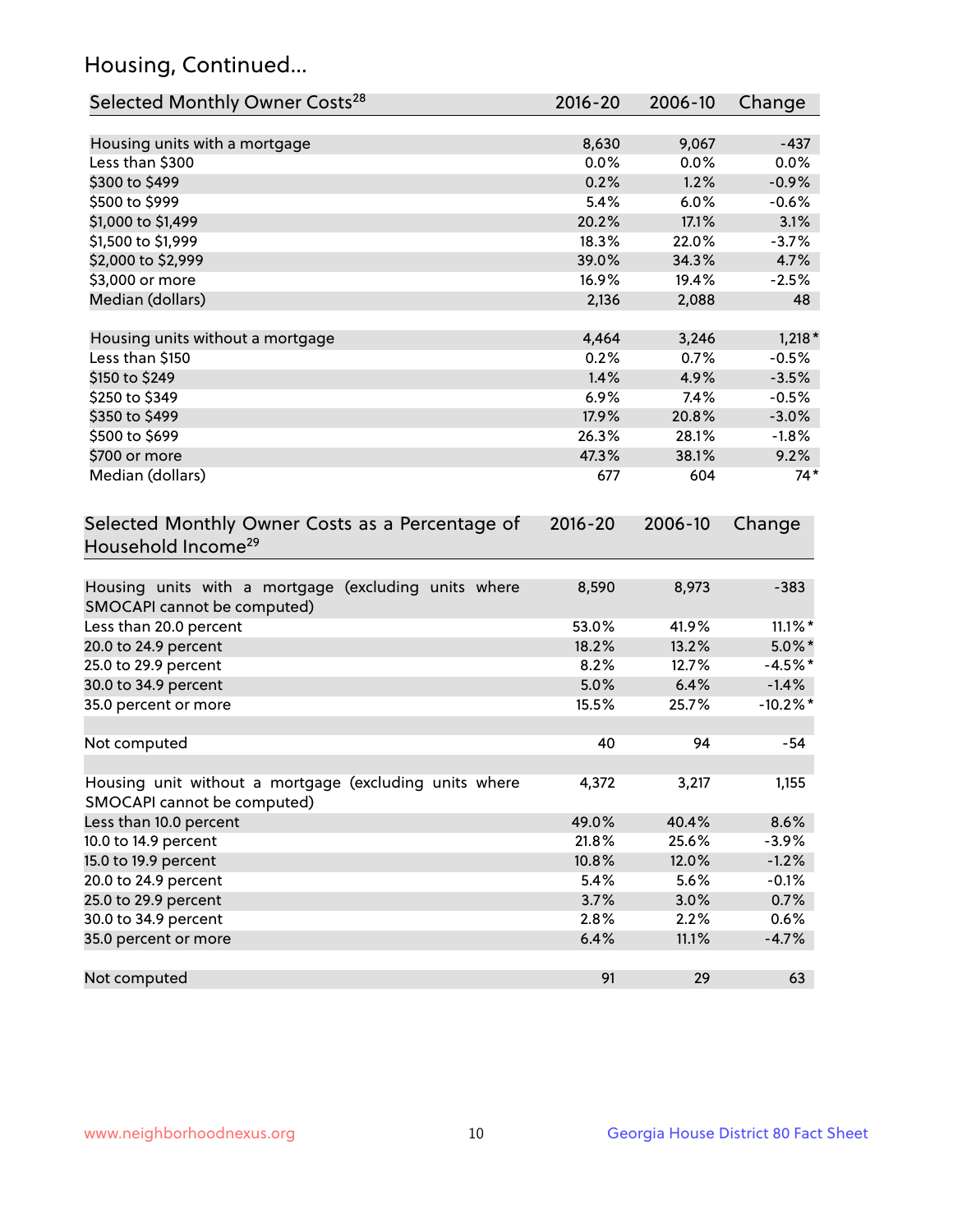## Housing, Continued...

| Gross Rent <sup>30</sup>   | 2016-20 | 2006-10 | Change     |
|----------------------------|---------|---------|------------|
|                            |         |         |            |
| Occupied units paying rent | 8,853   | 7,914   | 939*       |
| Less than \$200            | $0.0\%$ | 0.0%    | $-0.0%$    |
| \$200 to \$499             | 1.4%    | 2.7%    | $-1.3%$    |
| \$500 to \$749             | 2.4%    | 16.7%   | $-14.4%$   |
| \$750 to \$999             | 9.4%    | 38.1%   | $-28.7%$ * |
| \$1,000 to \$1,499         | 54.4%   | 36.0%   | $18.4\%$ * |
| \$1,500 to \$1,999         | 28.1%   | 4.6%    | 23.5%*     |
| \$2,000 or more            | 4.4%    | $1.9\%$ | 2.5%       |
| Median (dollars)           | 1,373   | 1,121   | $252*$     |
|                            |         |         |            |
| No rent paid               | 113     | 112     |            |

| Gross Rent as a Percentage of Household Income <sup>31</sup>                   | $2016 - 20$ | 2006-10 | Change  |
|--------------------------------------------------------------------------------|-------------|---------|---------|
|                                                                                |             |         |         |
| Occupied units paying rent (excluding units where GRAPI<br>cannot be computed) | 8,673       | 7,662   | 1,011   |
| Less than 15.0 percent                                                         | $9.0\%$     | 9.3%    | $-0.3%$ |
| 15.0 to 19.9 percent                                                           | 15.9%       | 15.6%   | 0.4%    |
| 20.0 to 24.9 percent                                                           | 15.5%       | 16.4%   | $-0.9%$ |
| 25.0 to 29.9 percent                                                           | 7.0%        | 11.1%   | $-4.1%$ |
| 30.0 to 34.9 percent                                                           | 7.2%        | 8.2%    | $-1.1%$ |
| 35.0 percent or more                                                           | 45.4%       | 39.4%   | 6.0%    |
|                                                                                |             |         |         |
| Not computed                                                                   | 293         | 364     | $-71$   |

## Transportation

| Commuting to Work <sup>32</sup>           | 2016-20 | 2006-10 | Change     |
|-------------------------------------------|---------|---------|------------|
|                                           |         |         |            |
| Workers 16 years and over                 | 28,617  | 26,417  | $2,200*$   |
| Car, truck, or van - drove alone          | 67.1%   | 72.7%   | $-5.6\%$ * |
| Car, truck, or van - carpooled            | 12.2%   | 9.4%    | $2.8\%$ *  |
| Public transportation (excluding taxicab) | 5.3%    | 6.5%    | $-1.1%$    |
| Walked                                    | 1.3%    | 1.0%    | 0.2%       |
| Other means                               | $1.6\%$ | 3.4%    | $-1.8%$    |
| Worked at home                            | 12.5%   | 7.0%    | $5.4\%$ *  |
|                                           |         |         |            |
| Mean travel time to work (minutes)        | 27.0    | 25.8    | $1.2*$     |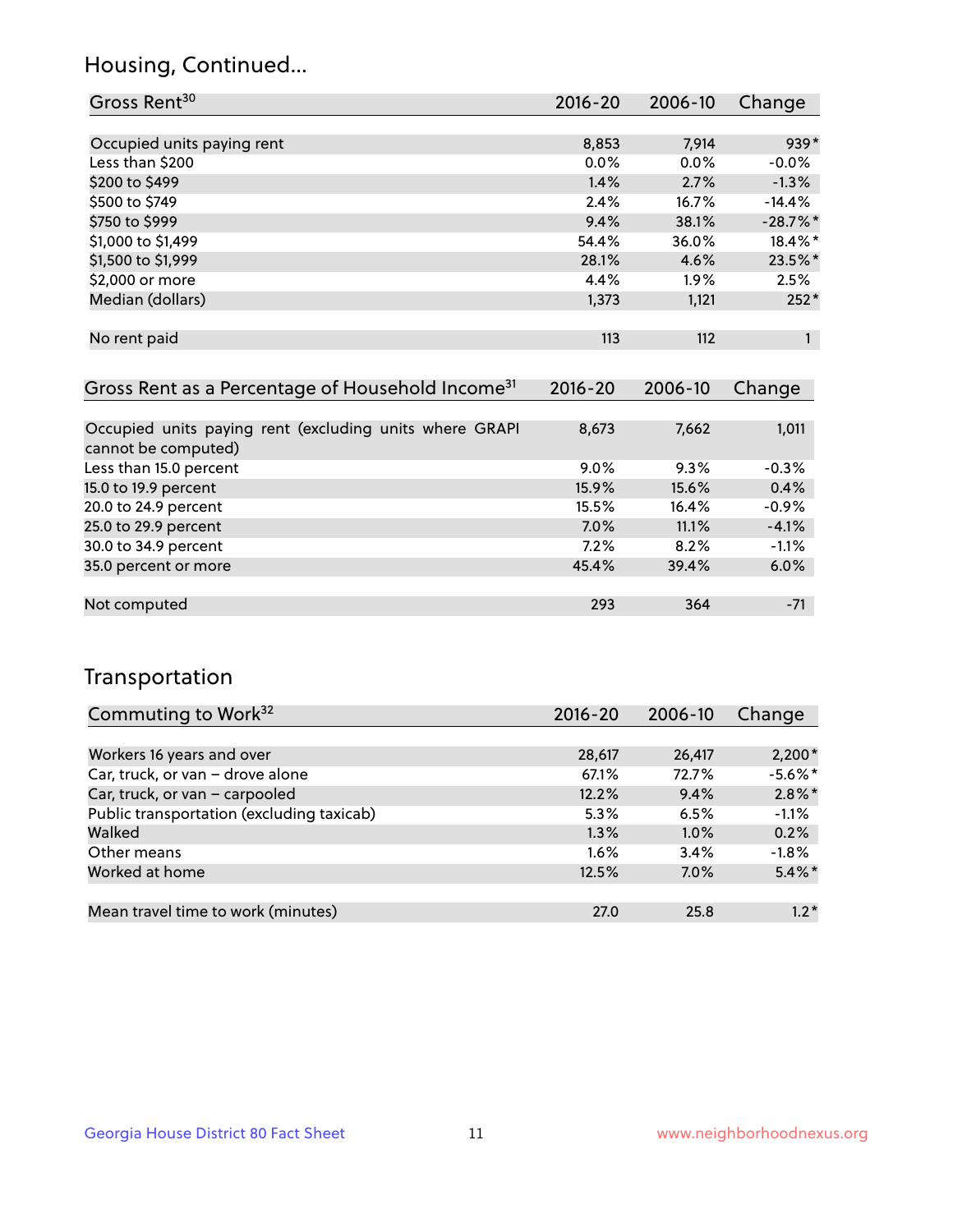## Transportation, Continued...

| Vehicles Available <sup>33</sup> | 2016-20 | 2006-10 | Change   |
|----------------------------------|---------|---------|----------|
|                                  |         |         |          |
| Occupied housing units           | 22,060  | 20,339  | $1,721*$ |
| No vehicles available            | 4.5%    | 5.6%    | $-1.1%$  |
| 1 vehicle available              | 38.4%   | 38.6%   | $-0.2%$  |
| 2 vehicles available             | 42.9%   | 43.4%   | $-0.5%$  |
| 3 or more vehicles available     | 14.2%   | 12.4%   | 1.8%     |

#### Health

| Health Insurance coverage <sup>34</sup>                 | 2016-20 |
|---------------------------------------------------------|---------|
|                                                         |         |
| Civilian Noninstitutionalized Population                | 58,641  |
| With health insurance coverage                          | 84.1%   |
| With private health insurance coverage                  | 68.9%   |
| With public health coverage                             | 24.3%   |
| No health insurance coverage                            | 15.9%   |
| Civilian Noninstitutionalized Population Under 19 years | 16,750  |
| No health insurance coverage                            | 9.7%    |
| Civilian Noninstitutionalized Population 19 to 64 years | 33,842  |
| In labor force:                                         | 27,858  |
| Employed:                                               | 27,128  |
| With health insurance coverage                          | 79.0%   |
| With private health insurance coverage                  | 77.8%   |
| With public coverage                                    | 2.4%    |
| No health insurance coverage                            | 21.0%   |
| Unemployed:                                             | 730     |
| With health insurance coverage                          | 60.6%   |
| With private health insurance coverage                  | 53.7%   |
| With public coverage                                    | 8.0%    |
| No health insurance coverage                            | 39.4%   |
| Not in labor force:                                     | 5,985   |
| With health insurance coverage                          | 73.5%   |
| With private health insurance coverage                  | 65.2%   |
| With public coverage                                    | 12.4%   |
| No health insurance coverage                            | 26.5%   |